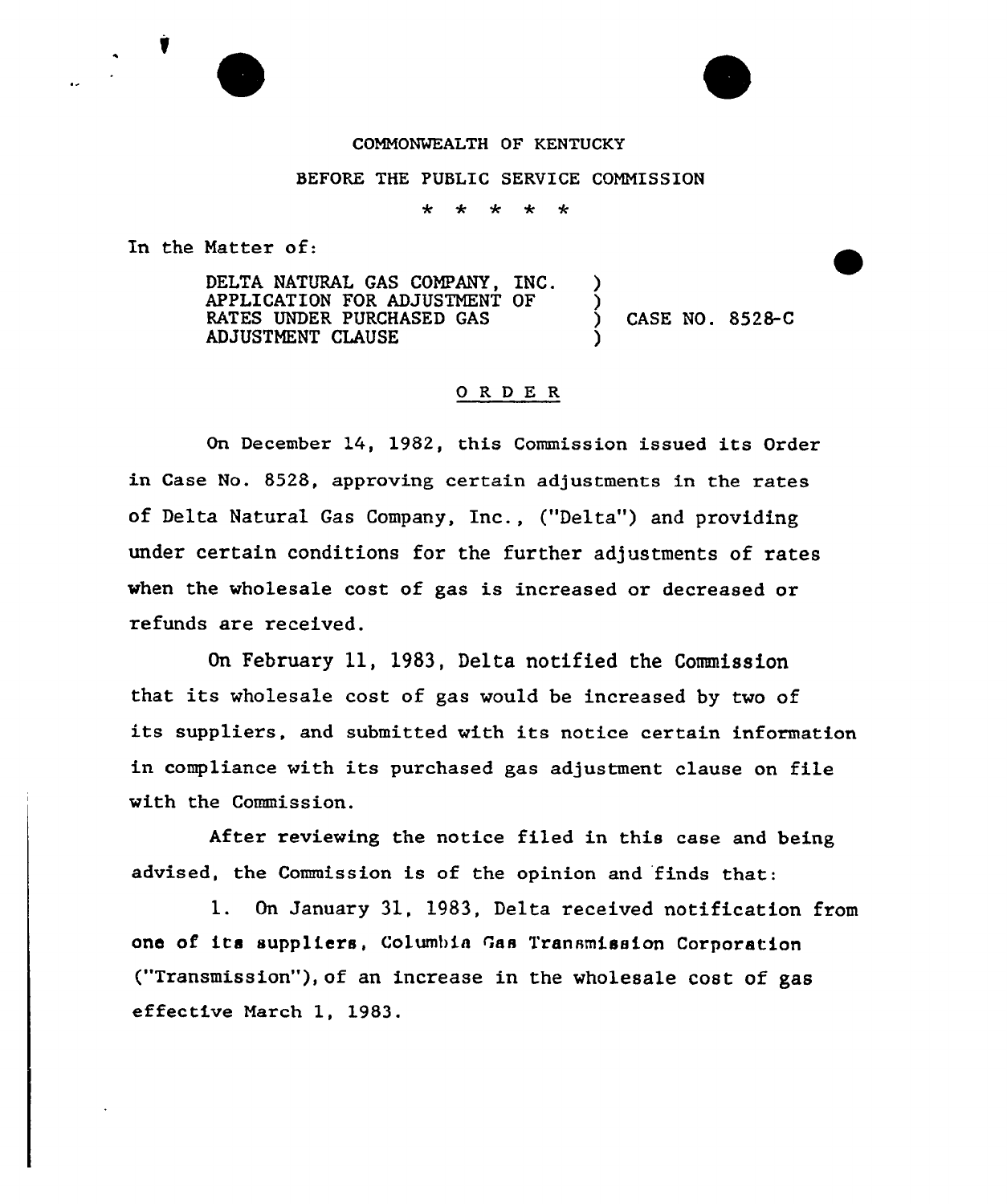2. Effective Narch 1, 1983, Delta's subsidiary Laurel Valley Pipe Line Company ("Laurel Valley") will experience an increase in the wholesale cost of gas it purchases locally from the Heaver-Hamilton partnership.

3. Delta's notice of February ll, 1983, set out certain revisions in rates which Delta proposed to place into effect, said rates being designed to pass on the wholesale increase in price from its suppliers in the amount of \$ 299,693 or 5.42 cents per Ncf.

4. Delta's notice of February 11, 1983, does not provide the Commission with the 20-day notice as required by statute . Therefore, the proposed rates should become effective on and after Narch 3, 1983.

5. Delta's adjustment in rates under the purchased gas adjustment provisions approved by the Commission in its Order in Case No. 8528 dated December 14, 1982, is fair, just and reasonable and in the public interest and should be effective with gas supplied on and after Narch 3, 1983, subject to refund.

IT IS THEREFORE ORDERED that the rates in Appendix <sup>A</sup> be and they hereby are approved, effective for gas supplied on and after March 3, 1983, subject to refund.

IT IS FURTHER ORDERED that within 30 days after the date of this Order, Delta shall file with this Commission its revised tariffs setting out the rates authorized herein.

 $-2-$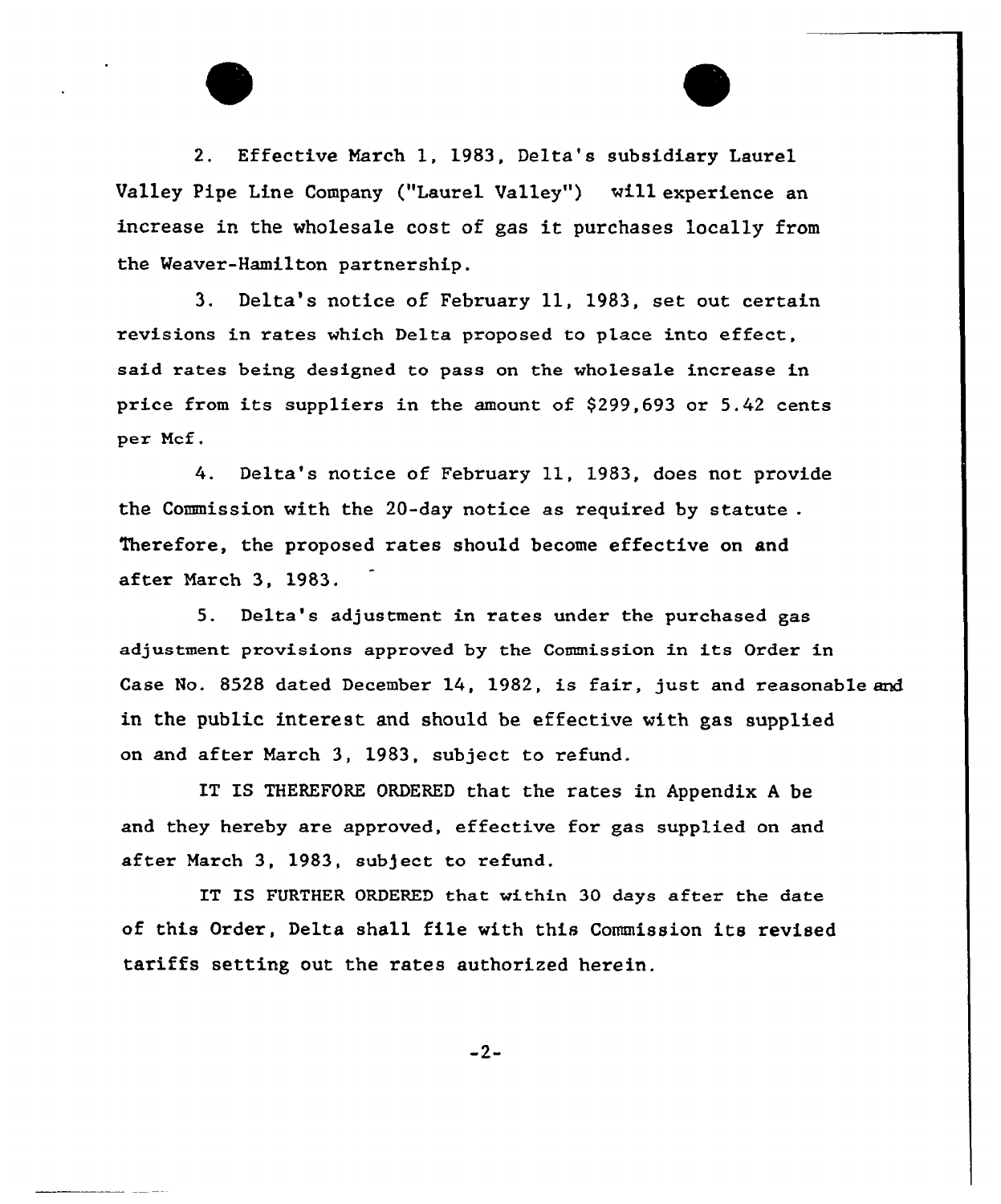

Done at Frankfort, Kentucky, this 1st day of March, 1983.

PUBLIC SERVICE COMMISSION

France Shull

AenRance

ATTEST:

**Secretary**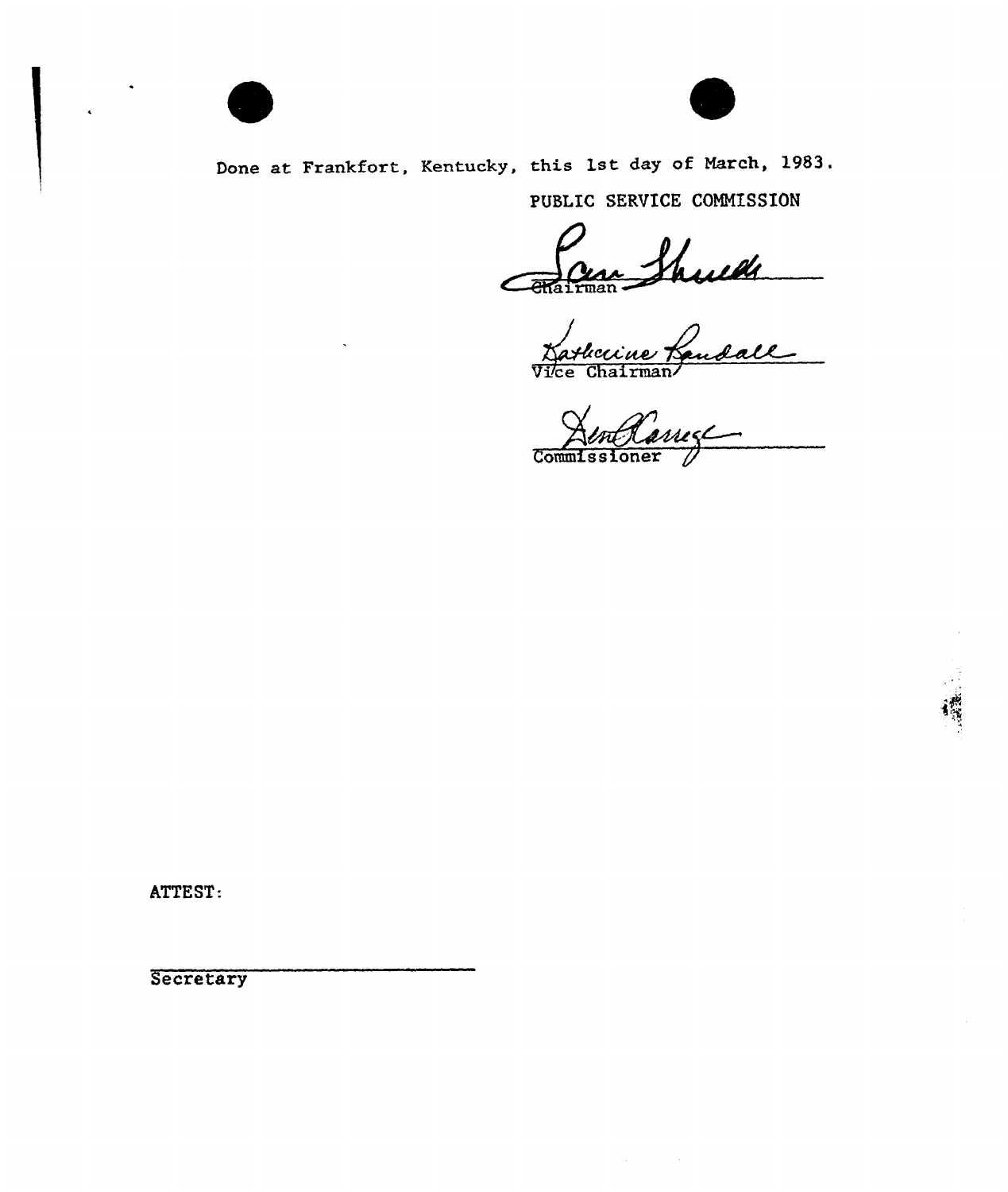

#### APPENDIX A

## APPENDIX TO AN ORDER OF THE PUBLIC SERVICE COMMISSION IN CASE NO. 8528-C March 1, 1983.

The following rates and charges are prescribed for the customers in the areas served by Delta Natural Gas Company, Inc. All other rates and charges not specifically mentioned herein shall remain the same as those in effect under the authority of the Commission prior to the date of this Order.

#### RATE SCHEDULE <sup>G</sup> - GENERAL SERVICE

#### APPLICABILITY:

Applicable within all service areas served by Delta, namely: Owingsville, Sharpsburg, Bath County, Camargo, Montgomery County, Frenchburg, Menifee County, Kingston-Terrill, Madison County, Stanton, Clay City, Powell County, Garrard County, Berea, Salt Lick, Midland, Nicholasville, Milmore, Jessamine County, Jeffersonville, Clearfield, Farmers, Rowan, Middlesboro, Pineville, Bell County, Barbourville, Knox County, Williamsburg, Whitley County, London, Laurel County, and environs of each.

#### AVAILABILITY:

Available for general use by residential, commercial and industrial customers.

#### CHARACTER OF SERVICE:

Firm--with the reasonable limits of the company's capability to provide such service.

#### RATES:

General Service--

Monthly Customer Charge - \$2.90 per delivery point per month.

|  | $1 - 5,000$ Mcf                     | $$5.8474$ per Mcf |  |
|--|-------------------------------------|-------------------|--|
|  | $5,001 - 10,000$ Mcf                | 5.5974 per Mcf    |  |
|  | $0 \text{ver} - 10,000 \text{ Mcf}$ | 5.3474 per Mcf    |  |